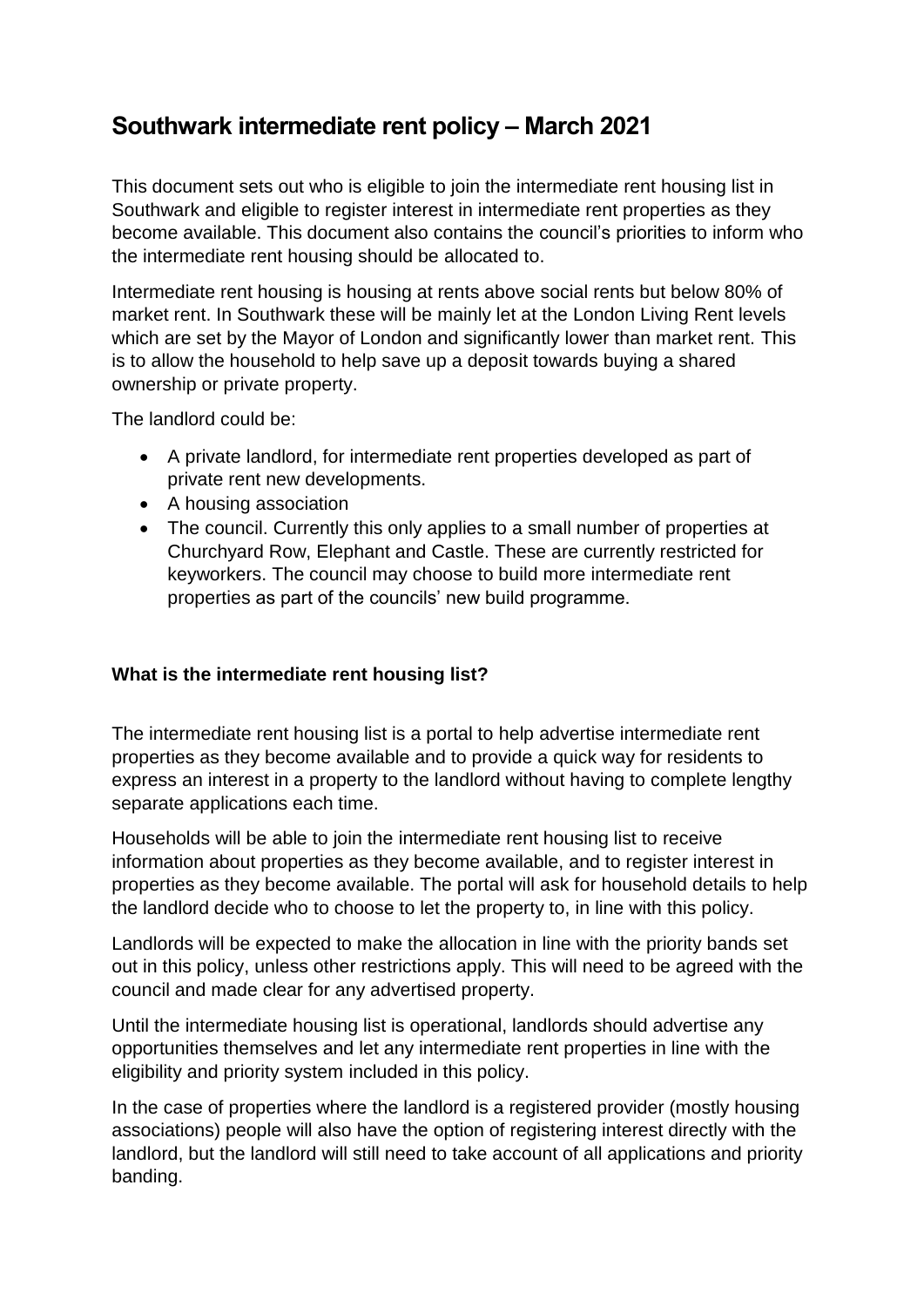# **Who is eligible to join the intermediate rent housing list and register interest in intermediate rent properties?**

Applicants must be aged 18 or over and have lived in Southwark for the last 3 years or:

- be a key worker working in Southwark (or in a neighbouring hospital which routinely provides services for a significant number of Southwark residents)
- be a Southwark resident who is fleeing domestic abuse

The whole household (which can be formed of two or more unrelated households or sharers) must have a maximum combined income of £60,000; and minimum combined income of £26,000. These thresholds will be reviewed annually.

Members of the household must not:

- be an existing homeowner, unless the current property is unsuitable (overcrowded/disabled access/unaffordable) and the household is unable to buy in the private market.
- have been guilty of unacceptable behaviour serious enough to make them unsuitable to be an intermediate rent tenant

In the unlikely event that property is not let within three months of advertising, the eligibility criteria would revert to the broader eligibility criteria as set by the Mayor of London.

## **Who will be prioritised for lets?**

Demand is likely to significantly exceed supply, given the lower rents compared to market rents.

Landlords should give priority to expressions of interest from the following groups:

- Southwark keyworkers (see definition below)
- Victims of domestic violence/abuse/harassment
- Carers
- People fostering or adopting who need more rooms
- Armed Forces personnel
- Private rented sector tenants who are being displaced through council regeneration schemes

Where multiple expressions of interest are received with the same priority, landlords are recommended to use the date of the register of interest to help determine who the property should go to.

## **Who are defined as Southwark key workers?**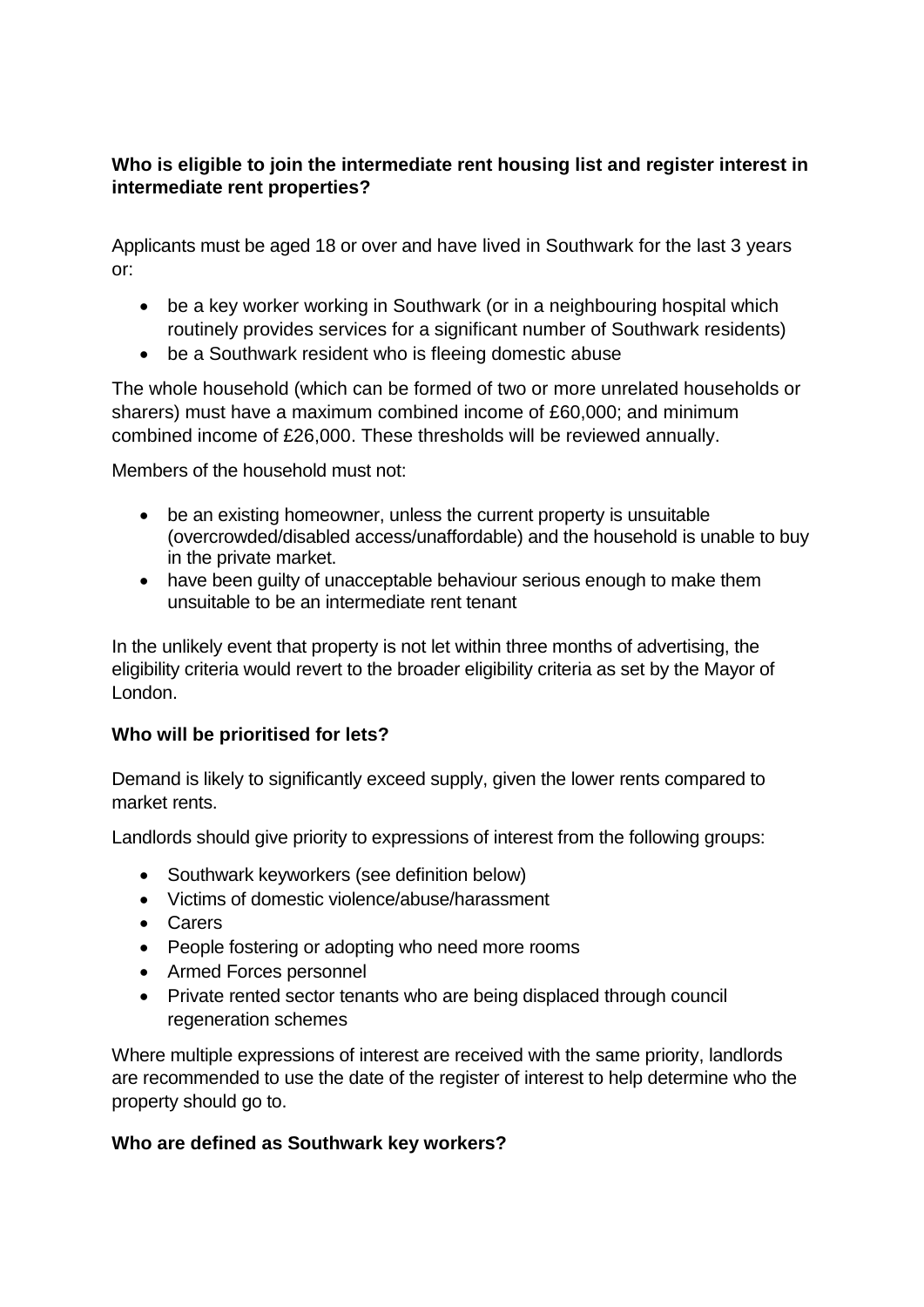The definition of Southwark key workers has been produced based on evidence of recruitment and retention issues in Southwark.

The initial definition will include the following:

- Nurses, doctors, and other clinical staff employed by NHS
- Firefighters
- Teachers/teaching assistants (from non-fee charging schools)
- Social workers, educational psychologists and therapists delivering services for the Council
- Police officers/Police Community Support officers (PCSO)

The keyworker priority is restricted to key workers working in Southwark and to hospital staff in neighbouring boroughs where the hospital routinely provides services for a significant number of Southwark residents.

There is no requirement to have a long term contract in place, however the keyworker would be required to meet the keyworker criteria at the point of application and at the point of any tenancy signup.

The definition is subject to ongoing review to respond to newly emerging evidence of recruitment and retention issues.

#### **Can sharers apply?**

Households formed of two or more keyworkers will be allowed to make a joint expression of interest and share a property. This will enable lower income keyworkers to join together to meet the minimum income threshold. If one resident moves then this will end the tenancy. The landlord however can review the case and if agreed, grant a tenancy to the remaining tenant if they can afford the rent, or choose to allow the resident to identify a new keyworker to share with, who would then be named on a joint tenancy.

#### **What happens after a household has joined the list?**

Those joining the list will be asked to provide details about their household, their income and questions such as whether they are a key worker. They will also be able adjust notifications settings to restrict this to particular areas or rent levels.

#### **How will those on the list know what properties are available?**

Households on the list will be notified by email of any properties that become available in line with their contact preferences indicated. The intermediate rent housing list portal will also include details of available properties, and expected properties in the pipeline. There will be a clear deadline for expressing an interest in any property. The information will include links to the landlord's webpages for more information and ideally a virtual viewing option.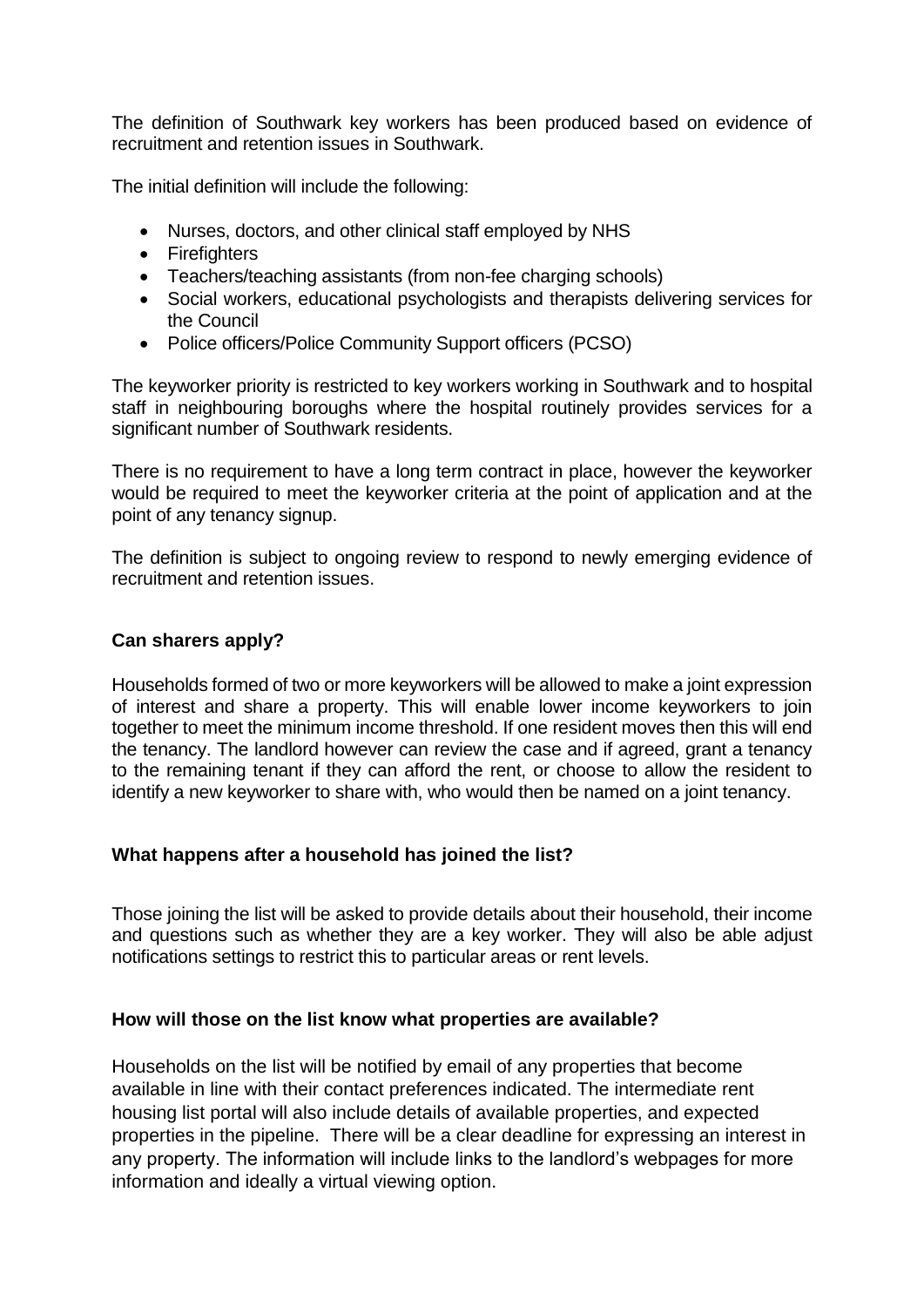For registered providers (mainly housing associations) residents will also be able to apply directly to the landlord. The set of dates for registering interest will be required to be the same to ensure a fair allocation.

Any intermediate rent properties built with funding from the Mayor of London will also be advertised on the Homes for Londoners Portal. This will primarily direct expressions of interest via the Southwark Intermediate Rent housing list but also include details of how to express an interest directly with the registered provider.

## **How to register an interest for properties**

The easiest way to register an interest in renting a property as it becomes available will be through the council's online portal. People will be asked to reconfirm their details, to confirm they want to register their interest in the property and to confirm that they are happy for their data to be shared with the landlord. For registered providers (mainly housing associations), there will be the option to register an interest directly with the landlord but this will still require providing the same information to assess priority banding.

## **Are there any restrictions on what properties households can apply for?**

People will only be able to express an interest in properties which have the number of bedrooms they require, unless the household is two or more keyworkers looking to share a tenancy together. There will also be discretion where they may be medical circumstances where an additional room is required.

## **What happens after the expression of interest?**

The portal will immediately pass on the expression of interest to the landlord. The landlord will be expected to use this information to determine who to allocate the property to. This will be closely monitored by the council but it will be ultimately up to the landlord to make the allocation, in line with the priorities in this intermediate rent housing policy.

The landlord will contact the successful applicant and up to two other high priority reserve households, they will carry out the required validation checks and then offer the chance to view the property. The landlord will coordinate the viewings and complete the signup process, and inform the council of the outcome.

The household doing the viewing can choose not to take the property, but they need to be aware that such properties are likely to be in short supply so it could be some time until another opportunity arises.